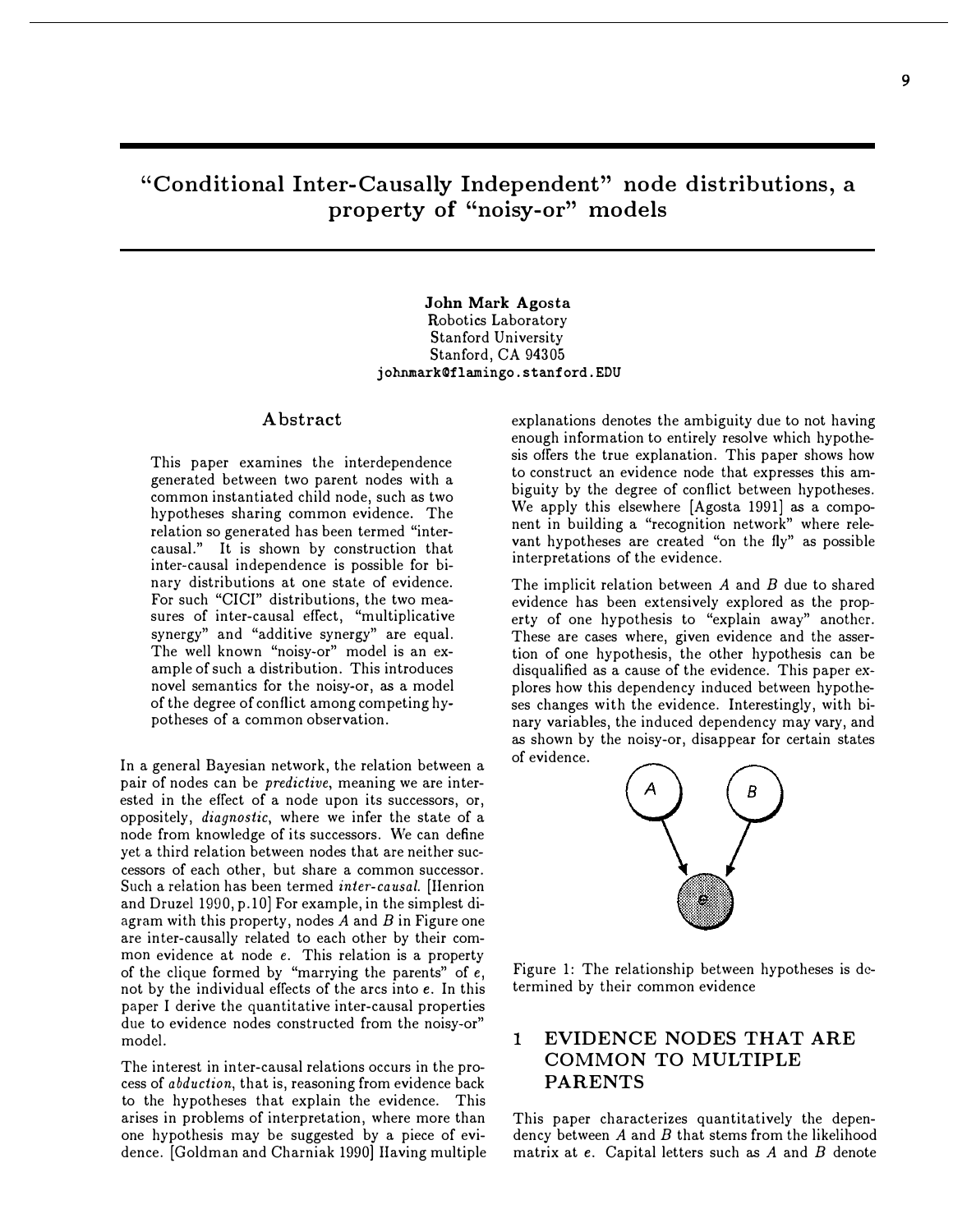unobserved random variables and lower case letters denote variables when they have been observed:  $e^+$  for  $E = true$  and  $e^-$  for  $E = false$ .

Dependencies between two hypotheses' existence can occur in two senses: they conflict, so as the probability of one hypothesis' existence increases, the other decreases—we say one tends to  $\emph{exclude}$  the other; or, as one increases the other increases also. The latter relation shall be called *collaboration*. First I discuss some of the basic independence properties of the network shown in figure one as it depends on the state of node e. Next I consider how the conditional distribution of node e leads to conditional dependence of its parents, using the "noisy-or" model as an example for node e. Finally I propose a quantitative parameterization of the dependence generated between the parent nodes.

## 1.1 INTER-CAUSAL INDEPENDENCE

The definition of d-separation [Pearl 1988, p.117] provides general conditions about the conditional independence of nodes that are parents of a common evidence node. In figure one, nodes  $A$  and  $B$  must be independent when their common successor is uninstantiated, or has any instantiated successors. The converse is not always true: it is possible to construct cases where  $A$  and  $B$  remain conditionally independent after  $e$  has been observed.<sup>1</sup> The d-separation theorem applies to the structure of the network: this conditional case extends it to the property of the distributions for a common successor node.

To construct such an independence conserving node, consider first the case where all variables are binary valued. The likelihood matrix for node e is:

$$
\begin{bmatrix} r & s \\ t & u \end{bmatrix} \stackrel{\text{def}}{=} p \{ e^- | AB \} \text{ such that}
$$

$$
r \stackrel{\text{def}}{=} p \{ e^- | A = a^+ B = b^+ \},
$$

$$
s \stackrel{\text{def}}{=} p \{ e^- | A = a^- B = b^+ \} \text{ and so on.}
$$

Taking expectation over  $B$ , the likelihood ratio seen by A,  $p\{e^-|a^+\}\}/p\{e^-|a^-\}$ , will be in the range between  $r/s$  and  $t/u$ . It is evident that, if the likelihood ratios in each row are the same, then the likelihood ratio seen by the other parent, A, will be constant for any value of B. Thus the expected likelihood ratio for A will be independent of the distribution of the other parent, node  $B$ . The same argument applies to the columns, and so to the relation of  $B$  upon  $A$ .

This property generalizes to random variables with more than two states where each row in the likelihood

matrix differs only by a ratio, so that the row space is of rank one. Using a well known result from linear algebra, the row rank equals the column rank, so the same argument applies to the columns' likelihood ratios. This suggests a way to construct such a matrix:

Proposition 1: Independence is preserved between direct predecessors  $A$  and  $B$  of a common successor node E for one state of the evidence  $e^-$ , if the combined likelihood matrix is proportional to the "outer product" of the vectors for each individual likelihood:

$$
p\{e^-|AB\}\propto p\{e^-|A\}p\{e^-|B\}.
$$

This is shown by solving for  $p\{A|Be^{-}\}\$  for any  $p\{A\}$ , with Bayes' rule:

$$
p\{A|Be^{-}\}\
$$
\n
$$
= \frac{p\{e^{-}|AB\}p\{A\}}{EA[p\{e^{-}|AB\}p\{A\}]}
$$
\nSubstituting in the likelihood, and simplifying:\n
$$
= \frac{p\{e^{-}|A\}p\{e^{-}|B\}p\{A\}}{EA[p\{e^{-}|A\}p\{e^{-}|B\}p\{A\}]}
$$
\n
$$
= \frac{p\{e^{-}A\}}{p\{e^{-}\}} = p\{A|e^{-}\}.
$$

I will call this independence condition between predecessor nodes conditional on one state of the common evidence "conditional inter-causal independence," or CICI. This condition on the likelihood distribution serves as a qualification on the conditions of dseparation for specified states of evidence at  $E$ .

Since the likelihood matrix appears in both numerator and denominator of Bayes' rule, scaling the likelihood by a constant affects neither l.h.s. nor r.h.s. Thus in the binary case, where the likelihoods are  $a = p\{e^-|a^+\}, b = p\{e^-|b^+\},$  the outer product of the two likelihood vectors with a scaling factor, c, is general form for a CICI relation matrix:

$$
\left[\begin{array}{cc} r & s \\ t & u \end{array}\right] = \left[\begin{array}{cc} abc & (1-a)bc \\ a(1-b)c & (1-a)(1-b)c \end{array}\right].
$$

I will call this the "singular matrix" model. The independence constraint removes one degree of freedom, leaving the matrix to be specified with three parameters. For binary variables, this constraint is equivalent to the relation matrix having a determinant equal to zero. This follows from the proposition:

Corollary 1: The determinant of a likelihood matrix of binary valued random variables,  $p\{e|AB\}$ , of rank one equals zero. Thus det  $p\{e \mid AB\} = 0$  implies that  $p\{A \mid Be\} = p\{A \mid e\}$ . Multiplying out the determinant gives det  $p\{e \mid AB\} = ru - st$ , the quantity referred to as "multiplicative synergy" by Ilenrion. [Henrion, Druzdzel 1990]

<sup>1</sup>W. Buntine has pointed out that this is also a well known property of the logistic distribution, which may be thought of as a continous version of the noisy-or.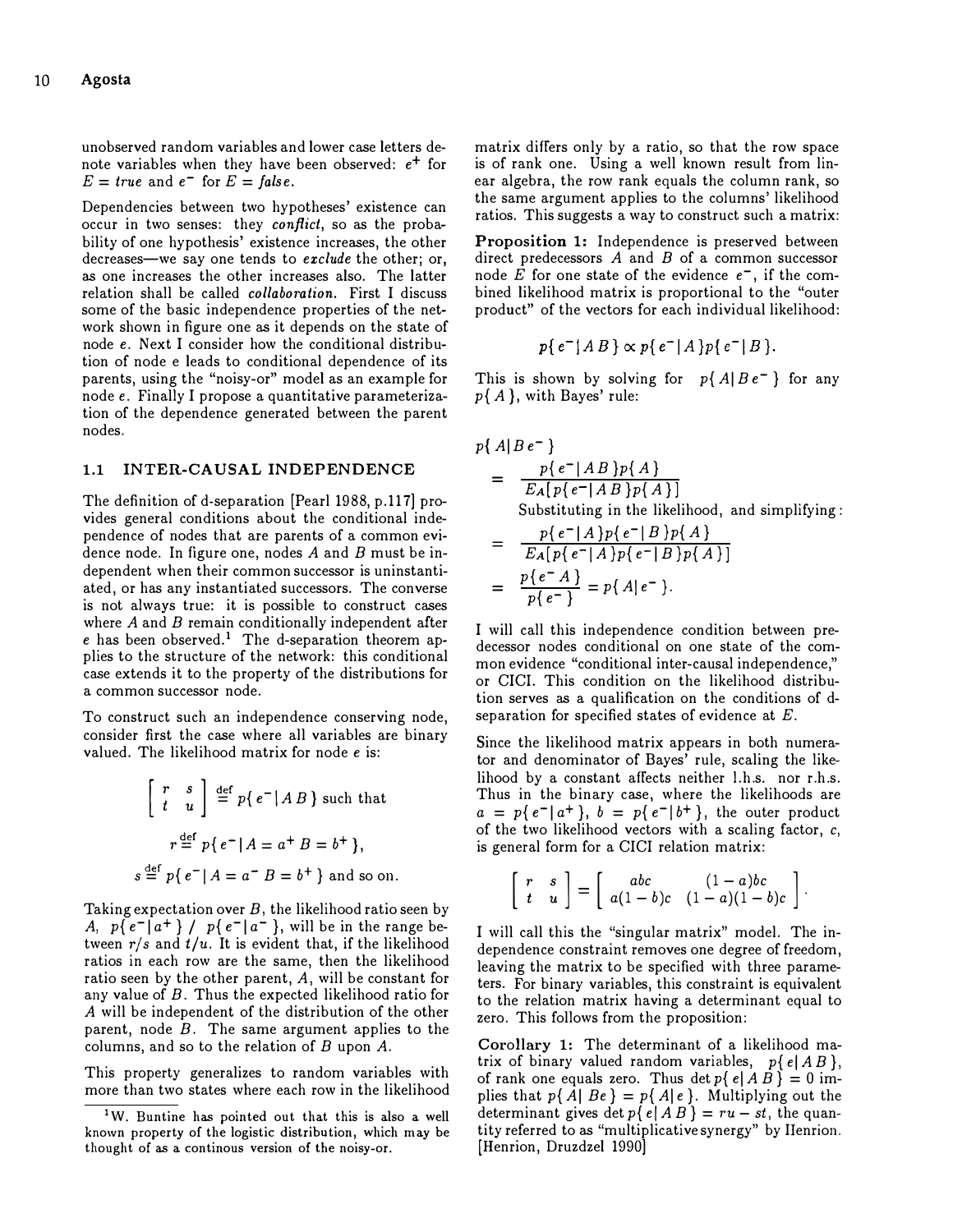This independence relation  $p\{A|BE\} = p\{A|E\}$ holds for CICI nodes at both certainty for one value of  $e = E$  as well as for complete ignorance of E. The next questions are 1) whether this independence is implied for all distributions  $p\{E\}$ , and conversely 2) whether there are necessarily states of  $E$  for which CICI nodes do create conditional dependence. If 1) is true, CICI evidence nodes would be degenerate and serve no purpose.

To answer the first question we test if is it possible to have a relation matrix that is rank one at each state of the evidence. In that case the relation matrix would be factorable for every state of the evidence. In the binary case, this pair of constraints for both  $E = e^+$ and  $E = e^-$  can be shown, with some algebra, to imply that the likelihood ratios for one of the two parents must be constant and equal to one. This means that effectively there is no arc from that parent to the evidence. This independence is implied by a more general result of [Geiger and Heckerman 1990] about "transitive distributions" for which connectedness in graphical representations is equivalent to dependence among the distributions. Strictly positive binary distributions are one case of transitive distributions.

Now the converse, to show when the likelihood is factorable at one state of evidence it creates dependencies among parents at others. Let the evidence be a binary node, factorable at  $E = e^-$ . Then by Bayes rule, at the other state of the evidence:

$$
\frac{p{B|Ae^+}}{p{B}} = \frac{p{e^+|AB}}{p{e^+|A}}
$$

$$
= \frac{(1-p{e^-|A}p{e^-|B})}{1-p{e^-|A}}
$$

The right side cannot be factored into  $A$  and  $B$  factors, and is dependent upon A.

#### 1.2 The noisy or

The noisy-or model is an example that illustrates the dependencies generated by CICI likelihoods:

Proposition 2: A "noisy-or" is a case of a CICI node. This can be shown by writing the noisy-or for evidence  $e^+$  as

$$
p\{e^+|AB\} = \left[\begin{array}{cc} 1-q_0q_1q_2 & 1-q_0q_1 \\ 1-q_0q_2 & 1-q_0 \end{array}\right],
$$

where  $q_i = 1 - p_i$ , the reliability probabilities. It is evident that for evidence  $e^-$  , the likelihood matrix is a matrix of ones minus this. Calculating its determinant,

$$
\det |1 - p\{e^+|AB\}| = \det p\{e^-|AB\} = 0.
$$

With CICI nodes I will, by convention, label the evidence  $e^-$  at which independence occurs.

The other way to build a CICI node is from the "singular matrix model," mentioned in the previous section, where the singular matrix represents the likelihood  $p\{e^-|AB\}$ . What is the relation between these two models? They both have three degrees of freedom. Equating and solving obtains  $c = q_0$ ,  $q_2 = b/(1-b)$ ,  $q_1 = a/(1-a)$ . Since all terms must be probabilities in the range of  $(0, 1)$ , the noisy-or can be identified with the singular matrix model only when the singular matrix parameters are restricted to  $0 < a, b < 1/2$ . This is because the noisy-or model enforces a size ordering among matrix entries, the largest entry being in the upper left hand corner. There are three other cases,  $0 < a < 1/2 \le b < 1$  ,  $0 < b < 1/2 \le a < 1$  and  $1/2 \leq a, b < 1$ . These are equivalent to the noisy-or matrix with the row terms switched, the column terms switched, or both switched. These four generalizations cover the range of binary CICI relation nodes.

# 1.3 THE DEGREE OF INTER-CAUSAL **EFFECT**

We have seen that inter-causal independence among a node's parents depends upon the common node's evidence. In the binary case, forcing inter-causal independence at one state of the evidence precludes it from the other state. We have also seen that, in the binary case, the rank one condition for independence is easily tested by looking for a zero determinant of the likelihood matrix. The next question is, what does the value of a non-zero determinant indicate about the effect of A upon B?

#### 1.3.1 Qualitative effects

The value of this determinant varies from minus unity to plus unity as the relation between parents goes from extreme exclusion to extreme collaboration. At each extreme the parents A and B are deterministically dependent. Then either the parents are mutual exclusive, a condition already discussed, or they are forced to have identical distributions. To force identity between parents, the relation matrix becomes an identity matrix. For exclusion it is one minus this matrixzeros on the diagonal and ones off-diagonal. Call these extremes "complete collaboration and "complete exclusion." Thus a relation matrix with complete collaboration for  $e^+$  will have complete exclusion for  $e^-$ . These two matrices and their linear combinations are not CICI matrices, except for the trivial case of a constant matrix.

To be able to use the determinant measure—the multiplicative synergy-to characterize the relation between parents, I must first establish that the sign of this property of the likelihood matrix is invariant to Bayes' rule: The next theorem shows that the sign of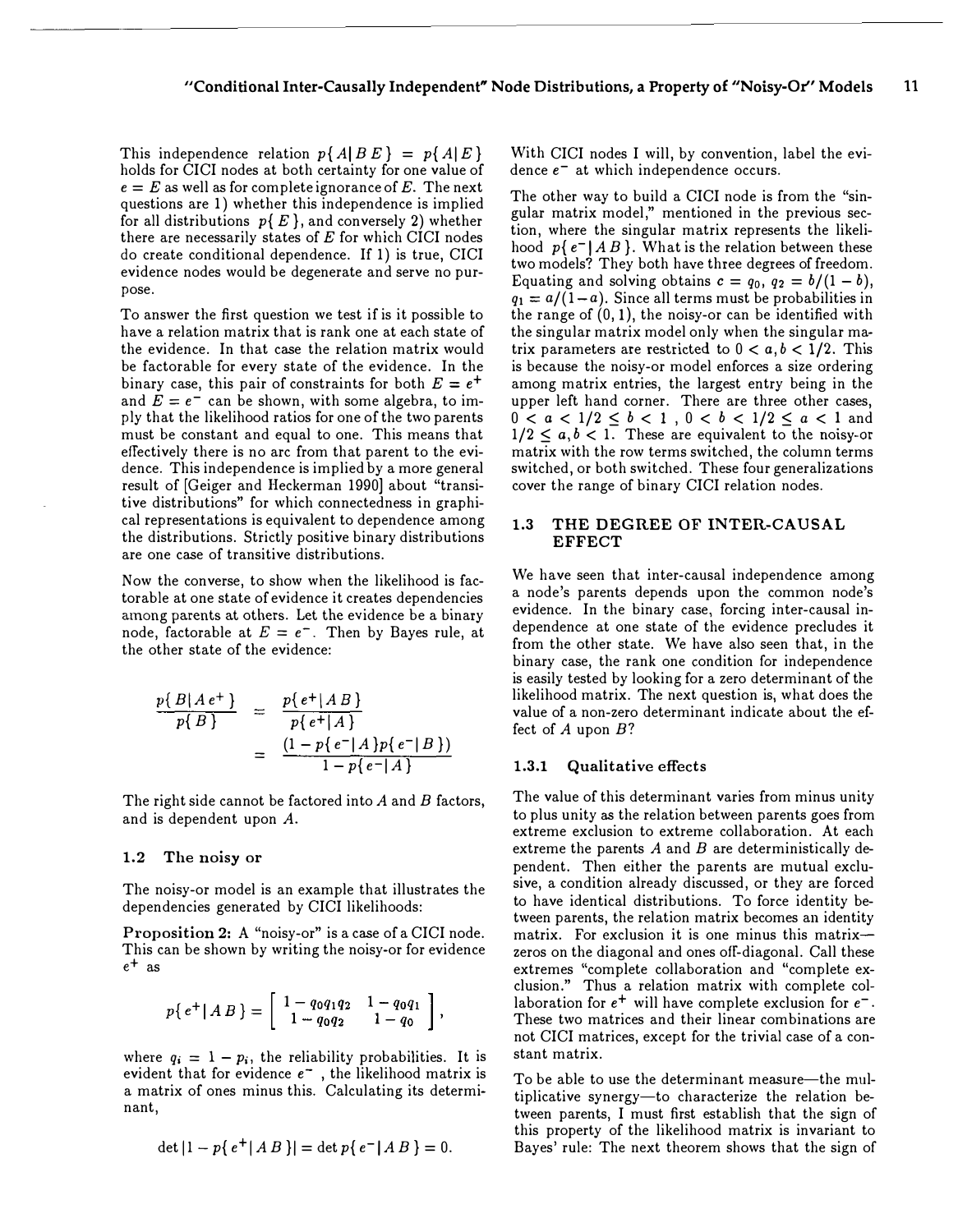the multiplicative synergy equals the sign of the CICI relation between parents not just for  $p\{e \mid AB\}$ , but for  $p\{A|Be\}$ , and all other permutations that may be generated by Bayes' rule.

Lemma: Multiplication of a likelihood matrix,  $L(X, Y)_{ij}$  by any positive probability vector  $v(X)_{ij}$ does not change the sign of the likelihood's determinant.

To show this: Multiplication by a row vector variable is equivalent to a term-by-term multiplication of matrices where the vector is replicated to fill out the columns of its matrix. This, in turn, is equivalent to matrix multiplication where the vector values fill the diagonal of a matrix, with all other entries zero. Write this diagonal matrix derived from the vector as  $d(v)_{ii}$ . From linear algebra there is the result that the determinant of a product equals the product of each matrix's determinant, thus

$$
\det d(v)_{ii} L(X, Y)_{ij} = \det d(v)_{ii} \det L(X, Y)_{ij}.
$$

The determinant of the diagonal matrix is merely the product of terms along the diagonal, a number between zero and one. We can now show:

Proposition 3: Exclusion or collaboration (the sign of the multiplicative synergy) is given by the sign of the determinant of  $p\{e|AB\}$  and is invariant to all permutations derivable by Bayes' rule of this likelihood matrix for a given conditioning.

Bayes' rule consists of multiplying the likelihood matrix by one probability vector, the prior, then dividing it by another, the pre-posterior. By the previous lemma, multiplication by the prior multiplies the likelihood's determinant by a positive number. Division by the pre-posterior likewise multiplies it by the reciprocal, another positive number. Both operations preserve the sign of the likelihood determinant. Note that since the conditioning of the likelihood must be preserved; det  $p\{e^+ | AB\} > 0$  does not necessarily imply that det  $p\{a^+ | EB\} > 0$ .

# 1.3.2 Comparision to other measures of diagnostic and inter-causal relations

Inter-causality has been examined as a qualitative relation by Wellman. (Wellman 1988) In the tradition of non-numeric, automatic reasoning methods for planning, he has developed an abstraction of influence diagrams where each influence is described by its sign. These "qualitative probabilistic networks" can formulate decision tradeoffs by considering dominance relationships among alternatives. Such networks are constructed from two kinds of qualitative relations: the first, qualitative influences, describes the relation between two variables; the second is the relation between influences that he terms qualitative synergy, which corresponds to inter-causality. Here is his definition of synergy, in our notation: (p. 74)

Definition: (Qualitative synergy) Variables A and B are positively synergistic on E, written  $Y^+(E|AB)$ , or just  $Y^+ E$ , if and only if, for every x,  $a_1$ ,  $a_2$ ,  $b_1$ ,  $b_2$ ,  $e_0, a_1 \geq a_2, b_1 \geq b_2$  implies

$$
p\{e_0|a_1b_1x\} - p\{e_0|a_2b_1x\} \leq p\{e_0|a_1b_2x\} - p\{e_0|a_2b_2x\}.
$$

Similarly in the last relation, substitute " $\geq$ " for negatively synergistic and "=" for zero synergy.

Henrion has called this quantity "additive synergy" to distinguish it from the multiplicative synergy measure defined previously. In comparison to Wellman, our definition of "quantitative additive synergy" takes the liberty of assigning a value to  $Y$  whose sign corresponds to the sign of the synergy:

$$
Ye^{+} \stackrel{\text{def}}{=} Y(E = e^{+} | AB) = r + u - s - t.
$$

Wellman does recognize in his examples the implied inter-causal relation between  $A$  and  $B$  due to the synergistic properties of the likelihood. As a further distinction, Wellman takes pains to extend his definition over all states of conditioning variables  $x$ , which he calls the *context*. This would be useless for our quantitative definition; however it serves his purpose of determining dominance relations. Unlike his definition however, I define a  $Y e$  for each conditioning of  $E$  in the likelihood matrix. Since qualitative synergy is derived from a stochastic dominance relation on continuous variables, to apply it to the case of binary variables he introduces a sign ordering convention such that  $e^+ > e^-$ . In my framework, his definition is equivalent to just the case where  $E = e^+$ . As such, the manner in which this relation depends upon the evidential support at  $E$  is not developed in his examples.

# 1.3.3 Relation between additive and multiplicative synergies

As seen, for purposes of characterizing the effects between inter-causal nodes, I have modified definitions of synergy to be conditional on the states of binary variables. The next part develops a constraint among determinants (multiplicative synergy measures) of the same relation matrix with different states of binary evidence.

Proposition 4: Additive synergy equals the sum of the determinant measures, det e, for both states of evidence. Expressed as a formula,

$$
Ye^+ = \det e^+ - \det e^-,
$$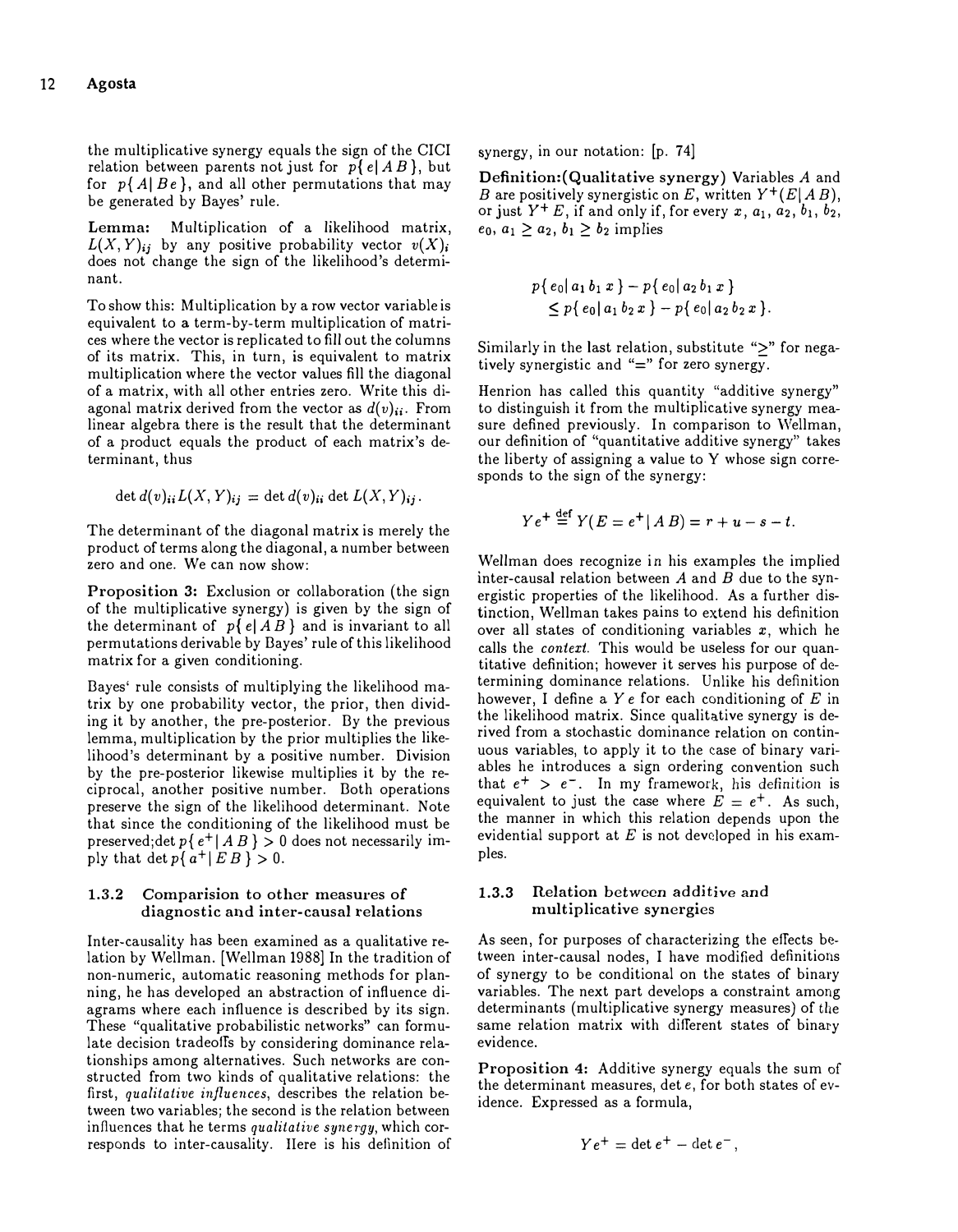where  $\det e^+$  is defined to equal determinant  $|p\{E = e^+|AB\}|$ , and likewise det  $e^-$  to equal the determinant  $|p\{E = e^-|AB\}|$ . Further, Y changes sign when the state of evidence is negated. To demonstrate, since  $E$  is a binary variable,

$$
Ye^{-} = Y(E = e^{-} | AB)
$$
  
= 1 - r + 1 - u - (1 - s) - (1 - t)  
= s + t - r - u = -Ye^{+}.

To see the relation between multiplicative and additive synergies, write out

$$
\det e^{-} = (1 - r)(1 - u) - (1 - s)(1 - t)
$$
  
=  $s + t - r - u + ru - st$   
=  $Ye^{-} + \det e^{+}$ ,  
or  $Ye^{+} = \det e^{+} - \det e^{-}$ 

Proposition 5: Multiplicative and additive synergy are equal for CICI relation matrices. If one of the states of evidence forces independence (e.g., is CICI) then the determinant for that state disappears. Thus for CICI nodes the relation between additive and multiplicative synergy is:  $\det e^+ = Y e^+$ , that is, both measures are equivalent.

The additive-multiplicative synergy relation makes it easy to show the following:

Proposition 6: Noisy-or matrices are exclusionary nodes for  $E = e^+$ .

Since det  $e^- = 0$ , one can use the previous result to show  $Ye^{+} < 0$ . See [Agosta 1991].

A typical situation expressed by a noisy-or is the relation between seeing cat prints in someone's house and inferring which kind of cat they have as a pet. The exclusionary property of noisy-or nodes is the essence of their ability to "explain away" one hypothesized cause as another cause becomes more likely. Thus upon seeing paw prints, one cause-a pet blue Persian-tends to exclude their being also a short haired red tabby in the house.<sup>2</sup> If we comb the house and find no paw prints, the explanations remain independent: we are no wiser about relative probabilities of the household's domestic animals, even though we may justifiably tend to doubt they own a pet.

How would collaborative nodes, e.g.  $Ye^{+} > 0$  nodes, be constructed? Recall the result in Linear Algebra that switching a pair of rows or columns of a matrix switches the sign of a matrix's determinant. Thus they can be built from exclusionary nodes by switching the off-diagonal and on-diagonal elements.

### 1.3.4 The range of inter-causal dependency

How can the dependency be described quantitatively? This inter-causal dependency is not just a consequence of the diagnostic dependencies between the parents, A and  $B$ , and the evidence; rather it may be thought of as the relation between these dependencies. At the extremes of complete inter-causal dependency, the individual (marginal) likelihoods  $p\{E|A\}$  and  $p\{E|B\}$ are completely determined by the marginals of the other predecessor: there is no additional freedom in the diagnostic relation between hypothesis and evidence. In comparison, when  $A$  and  $B$  are inter-causally conditionally independent, the diagnostic support between hypothesis and evidence for each can be specified independently.

As a consequence of proposition 3, there is a qualitative correspondence, where the sign of the determinant of likelihood matrix terms  $p\{e \mid AB\}$  corresponds to the sign of the induced dependency of  $p\{A|B\}$ . Their quantitative relation is not as obvious. Note that unlike the determinant, det  $e^+$ ,  $p\{A|B\}$  is homogeneous of zeroth order in the likelihood terms. That is, scaling the entries in the likelihood matrix does not change the dependence among parents, as can be seen from the following version of Bayes' rule:

$$
p\{\,B|\,A\,e\,\} = \frac{p\{\,e|\,A\,B\,}\,p\{\,B\,\}}{E_B\,[\,p\,\{\,e\,|\,A\,B\,\}]\,}
$$

This means that multiplying all terms of  $p\{e|AB\}$ by a constant changes the value of the determinant but leaves  $p\{B|Ae\}$  unchanged, destroying the one to one correspondence between the multiplicative synergy and any quantitative characterization of the intercausal relation  $p\{e|AB\}$ .

To explore the quantitative relation, the next section shows the construction of the algebraic solution for one parent's belief as a function of the rest of the clique's nodes.



Figure 2: The noisy-or belief surface

<sup>&</sup>lt;sup>2</sup>For the model to apply strictly, there should be no relation between lovers of different kinds of cats; that is, being a Persian owner should not, in itself, make the household more or less likely to own a short haired tabby. (This example is inspired by (M. Henrion, 1990].)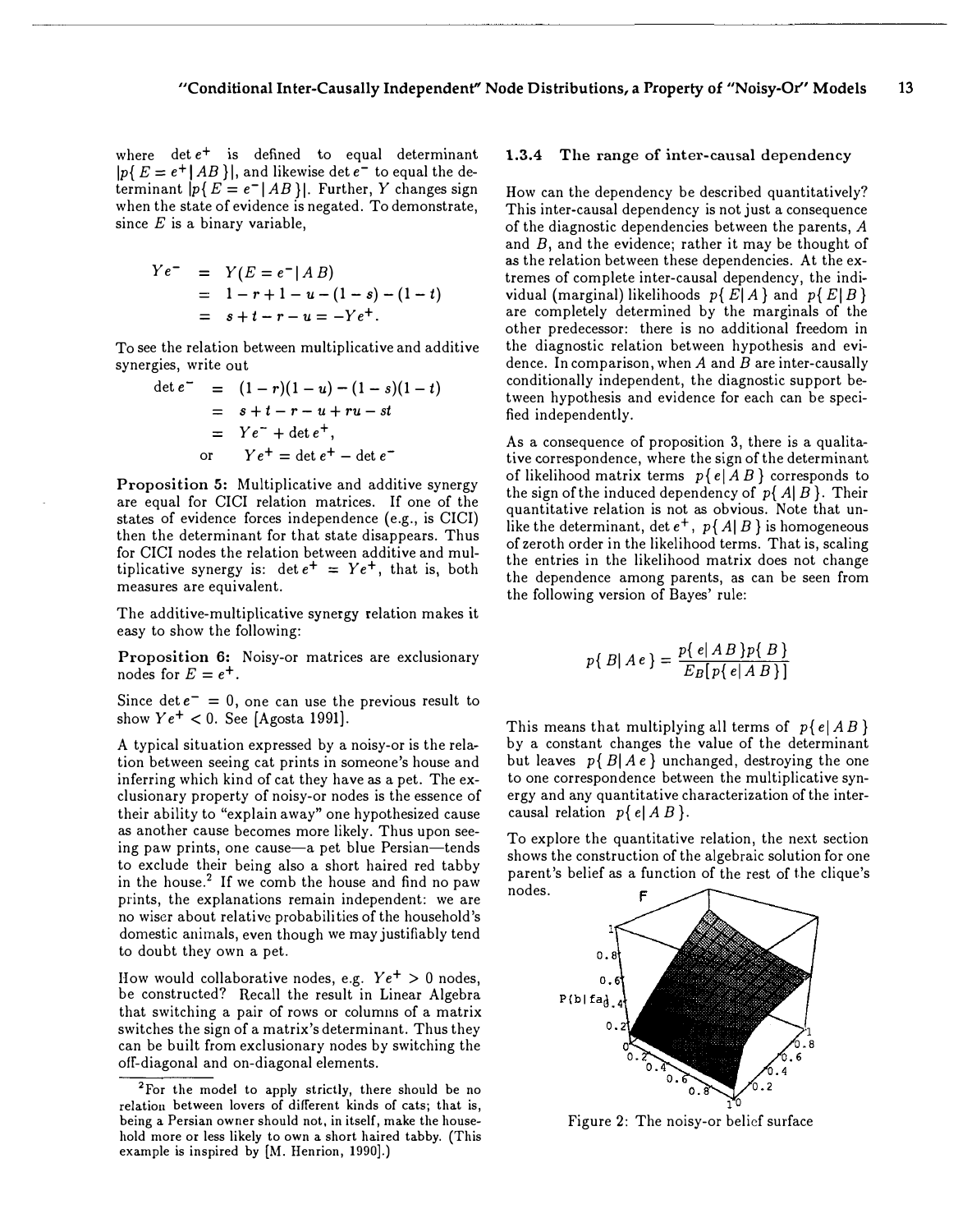# 2 CONSTRUCTIVE SOLUTION OF THE BINARY VARIABLE INTER-CAUSAL DEPENDENCY

By deriving the belief of one parent as a function of the probabilities of the other nodes in the clique, one may examine its quantitative behavior completely. This function is a three-dimensional surface, a marginal probability of one parent as a function of the support for their common evidence and the other parent. This "belief function surface" shows the combined effect on one parent of the diagnostic and inter-causal influences.

The solution technique used is similar to the clique potential methods. All the nodes are formed into one clique potential,  $\Psi$ , proportional to the joint for the state space of all nodes. The probability that we solve for is the posterior on  $B$  as a function of the probabilities of other nodes in the network. To make precise the sensitivity of one node's marginal on other nodes' probabilities, think of the "knobs" to control the other nodes as pi  $(\pi)$  and lambda  $(\lambda)$  messages to the nodes;  $\pi$  messages as the root nodes, and  $\lambda$  messages to leaf nodes. These messages can be specified independently of each other, whereas in general the marginal probabilities of nodes cannot, since they are not independent. In this case there is one  $\lambda$  message, to the evidence node, E, and two  $\pi$  messages, one for each parent, of which we are mainly interested in the  $\pi$  for the "other" parent, A.

The posterior on  $B$  is a function of both parent priors,  $\pi(a)$  and  $\pi(b)$ , the evidence likelihood matrix,  $p\{E|AB\}$ , and the "evidential support," or the  $\lambda$ message that the evidence receives. To show the functional dependence, I write  $p\{B|\pi(a)\pi(b)\lambda(e)\}\.$  It is important to distinguish this from  $p\{B|AE\}$ , which is a tabulation of probabilities at each combination of points in the state space, rather than a function of probabilities. The potential,  $\Psi$ , is a 2 x 2 x 2 matrix, the product of all terms. To obtain the posterior on B, sum over all other variables, then normalize by the sum of all eight terms. These definitions are used for clarity:

$$
a \stackrel{\text{def}}{=} \pi(A = a^+), b \stackrel{\text{def}}{=} \pi(B = b^+), f \stackrel{\text{def}}{=} \lambda(E = e^+),
$$

so that,

$$
\Psi(a,b,f)=\pi(A)\pi(B)\lambda(E)p\{E|AB\}.
$$

Thus,

$$
p\{\,B|\,\pi(a)\pi(b)\lambda(e)\,\}=\frac{\sum_{AE}\Psi(a,b,f)}{\sum_{ABE}\Psi(a,b,f)}
$$

$$
b[a(fr + (1 - f)(1 - r)) + (1 - a)(sf + (1 - f)(1 - s))],
$$
  
+ (1 - a)(sf + (1 - f)(1 - s))  
= 
$$
\frac{+(1 - a)(uf + (1 - f)(1 - u))}{\sum_{ABE} \Psi(a, b, f)}
$$

The numerator is a two-valued vector for  $b^+$  and  $b^-$  . It is normalized by the denominator, which is precisely the sum of the two terms in the numerator. Figure two shows a graph of this "belief surface" as a function of f and a, for  $\pi(b) = 1/2$ . The values from this example are for a symmetric noisy-or likelihood matrix. The conditional independence of the parent node probabilities is evident by the constant value of the function for all values of a at both  $f = 0$ ; that is,  $e^- = E$  and  $f = 1/2$ , complete ignorance of E. The exclusionary property is evident along the edge  $f = 1$ , where B is inversely related to a. The graph may be thought of as a combination of the diagnostic relation, where decreasing  $f$  increases the belief in both parents, together with an inter-causal exclusionary relation when  $e^+ = E$ . The inter-causal relation is slight when  $1/2 \le f \le 0$  since at both extremes of this interval the inter-causal dependence disappears.

The exclusive relation between the beliefs of  $A$  and  $B$ are described by the  $f = \lambda(e) = 1$  edge of the belief function surface, shown here in figure three:



Figure 3: Partial exclusion of a CICI relation, bounded below by its prior. The other line shows the complete exclusion relation.

The two beliefs move in opposite directions, with  $p\{B|\pi(a)\pi(b)\lambda(e)=1\}$  having a maximum approximately at w and a minimum no lower than  $\pi(b)$ . Previously I mentioned a relation matrix for complete exclusion, which forced  $p\{B|e\} + p\{A|e\} = 1$ . In comparison to this *partial exclusion* at  $f = 1$ , the complete exclusion probability,  $p\{B|e\}$ , descends to zero from unity. The outstanding difference between complete exclusion and that generated by a CICI node is this lower bound that prevents  $B$ 's belief from ever being driven below its value without the CICI node. Thus "CICI partial exclusion" cannot defeat other support for a node's belief.

The degree of inter-causal exclusion is limited by the diagnostic effect when their combination operates in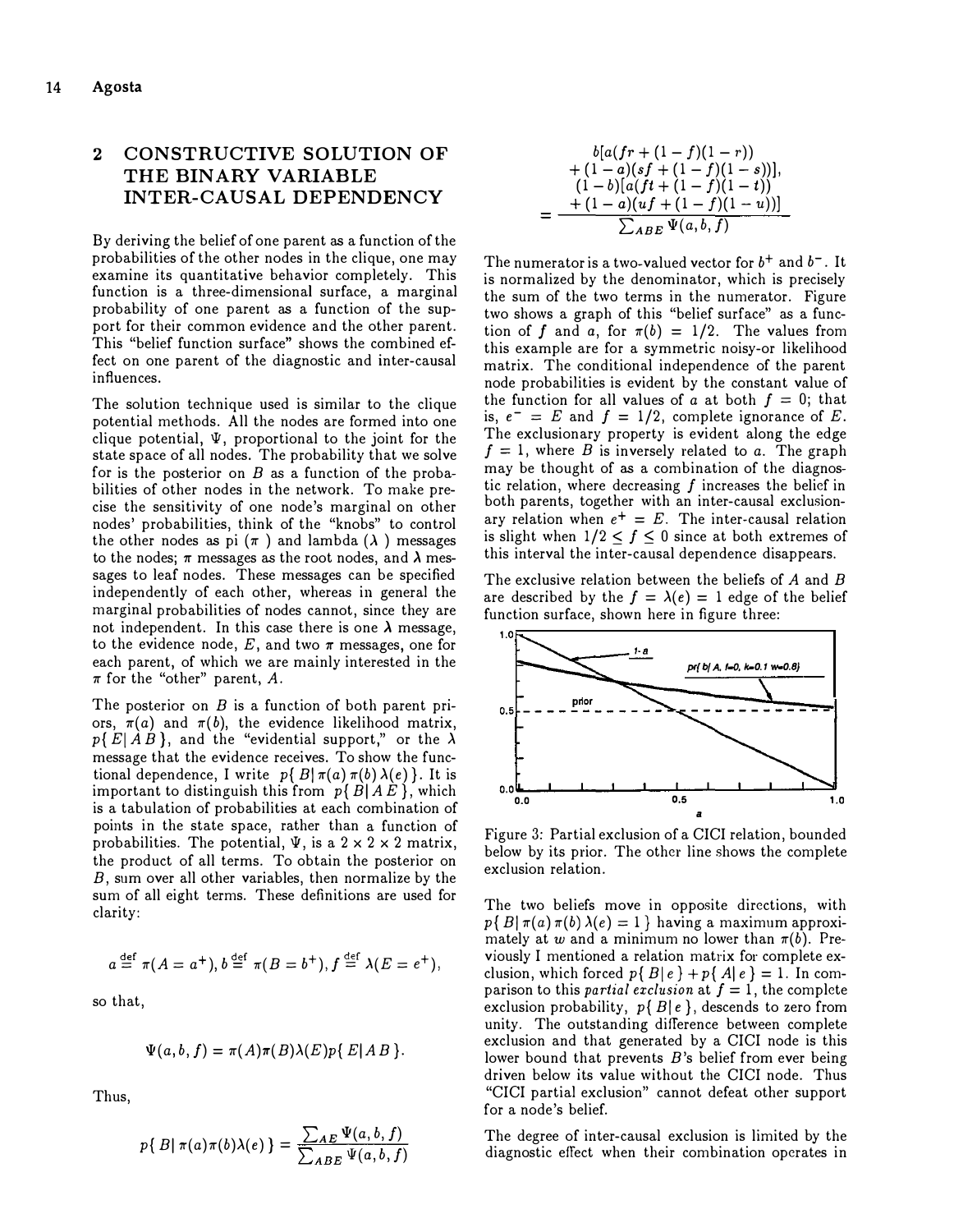opposite directions. One way to think of this is that the positive effect of the diagnostic support dominates the negative effect of exclusion. In the "cat household" example, if we see a blue Persian after having seen paw prints, our belief in the presence of a short haired red tabby cannot be less than our prior belief about the tabby. To formalize this property of CICI nodes:

Proposition 7: For  $p\{e^+ | AB\}$  in the form of a noisy-or,  $p\{B|Ae^+\} > \pi(b)$  for all values of  $\pi(a)$ . In terms of the graph in figure two, this constrains the  $e^+$  half of the belief function surface to lie above the prior value, and the  $e^-$  half to lie below. The surface intersects the  $\pi(b)$  valued horizontal plane only along the  $E = 1/2$  line.

To show

$$
p\{ B | \pi(a) = 1\pi(b)\lambda(e) = 1 \} > \pi(b),
$$

write it out in functional form;

$$
\frac{br}{br + (1-b)t} > b,
$$

which reduces to  $r > t$ , an assumption of the noisy-or.

In a corresponding manner the size ordering relative to B of the other three vertices of the belief surface can be demonstrated. Each vertex value is an increasing function of the prior on  $B$  and the ratio of a pair of elements in the likelihood matrix. For both  $p\{B|e^-a^+\}$ and  $p\{B|e^-a^-\}$ , the "independent edge" vertices, the ratios are equal:  $(1 - r)/(1 - t) = (1 - s)/(1 - u)$ . This is just a restatement of the det  $e^- = 0$  condition.

The "independent edge" value  $p\{B | e^{-}\}\$  and the "positive exclusion" value  $p\{B | a^+ e^+\}$ , the two extreme values of the surface, describe the surface completely, and have physical significance in the model. I will use them to effectively factor the relation into a two parameter model of the likelihood, in the "factored" form of a symmetric noisy-or:

$$
p\{e^-|AB\} = \left[\begin{array}{cc} k^2w & kw \\ kw & w \end{array}\right] \text{ for } 0 < k < 1, 0 < w < 1.
$$

With the belief surface we can describe qualitatively both parameters' effects. As  $w$  increases, the "positive exclusion" vertex,  $p\{B | a^- e^+ \}$ , increases also. As  $k$  decreases, the vertex probabilities become more extreme. At the same time, the "negative exclusion" vertex approaches  $\pi(b)$ . This is also true for non-symmetric noisy-or's, thus the degree of freedom that was lost to the symmetry assumption has only marginal effect on the surface shape. Further, when  $\pi(b)$  approaches either zero or one it pulls the whole surface with it, for instance as  $\pi(b) \rightarrow 1$  then  $p\{B|AE\} \rightarrow 1.$ 

To derive the vertex values in the limit of small  $k$  and large  $w$ , approximate the values by first order expansions in  $k$  and  $w$ . First this lemma, by which one may approximate rational functions whose numerator and denominator differ by a "small" amount:

Lemma: Since

$$
\frac{1}{1-z} = 1 + z + \frac{z^2}{1-z}
$$

this approximation holds:

$$
\frac{1}{1-z} = 1 + z + O(z^2) \ge 1 + z
$$
, for z small.

With this formula the best linear approximation to a rational polynomial is obtained without the need to write out the derivative.

Proposition 8: The "independent edge" probability  $p\{ B | e^- \}$  at  $\pi(b) = 1/2$  is independent of w and equals  $k/(1 + k)$ . This follows exactly since

$$
p\{\,B\,|\,e^-\,\}=\frac{bk}{1+b(k-1)}.
$$

Further,  $k$  sets an upper bound for this probability, since it follows that for all  $k$  and  $b$ ,

$$
p\{B|e^{-}\} < k.
$$

Proposition 9: The "negative exclusion" corner  $p\{B|a^-e^-\}$  approaches B from above, such that

$$
p\{B|a^-e^-\}\geq b[1+kw(1-b)].
$$

Since the inequality is bounded by  $O(z^2)$ , this probability approaches  $b$ , linearly in  $k$ , as  $k$  approaches 0. When k is small  $p\{B|a^-e^-\}$  is well approximated by b.

Proposition 10: The "positive exclusion" probability  $p\{B|a^+e^+\}$  is bounded below to  $O(z^2)$  such that

$$
p\{B|a^-e^+\} > 1 - \frac{(1-b)(1-w)}{b(1-kw)}.
$$

Further, when  $k$  is small and  $b$  is near 1/2, this limit is approximately equal to w.

To summarize, it is a good approximation that the belief surface, and hence any CICI distribution, can be specified by limits to the minimum and maximum values of the surface, which imply the conditional probabilities of the parent nodes at different states of evidence. These probabilities lead directly to estimates